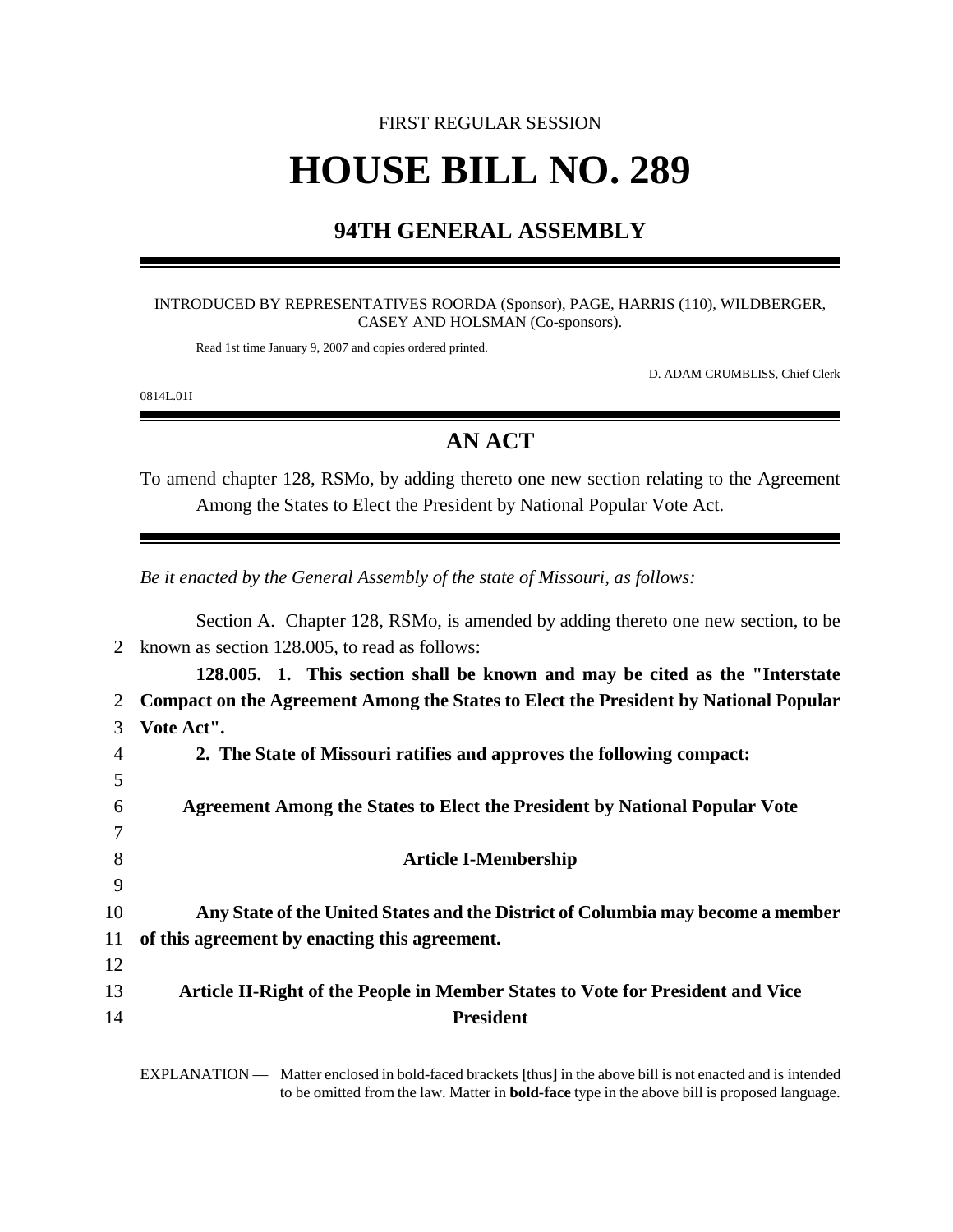**Each member state shall conduct a statewide popular election for President and Vice President of the United States.**

**Article III-Manner of Appointing Presidential Electors in Member States**

 **1. Prior to the time set by law for the meeting and voting by the presidential electors, the chief election official of each member state shall determine the number of votes for each presidential slate in each State of the United States and in the District of Columbia in which votes have been cast in a statewide popular election and shall add such votes together to produce a "national popular vote total" for each presidential slate.**

 **2. The chief election official of each member state shall designate the presidential slate with the largest national popular vote total as the "national popular vote winner."**

 **3. The presidential elector certifying official of each member state shall certify the appointment in that official's own state of the elector slate nominated in that state in association with the national popular vote winner.**

 **4. At least six days before the day fixed by law for the meeting and voting by the presidential electors, each member state shall make a final determination of the number of popular votes cast in the state for each presidential slate and shall communicate an official statement of such determination within 24 hours to the chief election official of each other member state.**

 **5. The chief election official of each member state shall treat as conclusive an official statement containing the number of popular votes in a state for each presidential slate made by the day established by federal law for making a state's final determination conclusive as to the counting of electoral votes by Congress.**

 **6. In event of a tie for the national popular vote winner, the presidential elector certifying official of each member state shall certify the appointment of the elector slate nominated in association with the presidential slate receiving the largest number of popular votes within that official's own state.**

 **7. If, for any reason, the number of presidential electors nominated in a member state in association with the national popular vote winner is less than or greater than that state's number of electoral votes, the presidential candidate on the presidential slate that has been designated as the national popular vote winner shall have the power to nominate the presidential electors for that state and that state's presidential elector certifying official shall certify the appointment of such nominees. The chief election official of each member**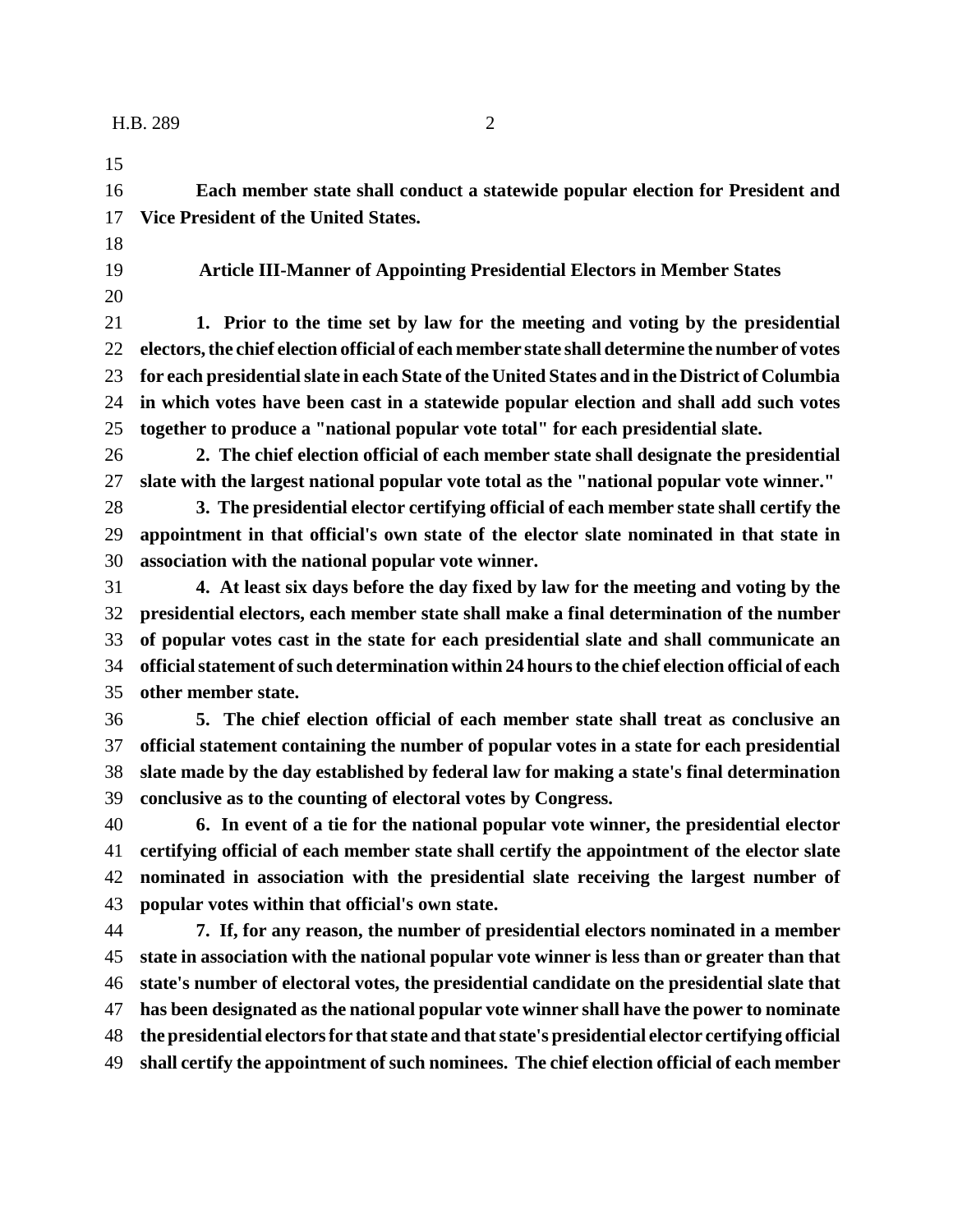### H.B. 289 3

| 50 | state shall immediately release to the public all vote counts or statements of votes as they |
|----|----------------------------------------------------------------------------------------------|
| 51 | are determined or obtained.                                                                  |
| 52 | 8. This article shall govern the appointment of presidential electors in each member         |
| 53 | state in any year in which this agreement is, on July 20, in effect in states cumulatively   |
| 54 | possessing a majority of the electoral votes.                                                |
| 55 |                                                                                              |
| 56 | <b>Article IV-Other Provisions</b>                                                           |
| 57 |                                                                                              |
| 58 | 1. This agreement shall take effect when states cumulatively possessing a majority           |
| 59 | of the electoral votes have enacted this agreement in substantially the same form and the    |
| 60 | enactments by such states have taken effect in each state.                                   |
| 61 | 2. Any member state may withdraw from this agreement, except that a withdrawal               |
| 62 | occurring six months or less before the end of a President's term shall not become effective |
| 63 | until a President or Vice President shall have been qualified to serve the next term.        |
| 64 | 3. The chief executive of each member state shall promptly notify the chief                  |
| 65 | executive of all other states of when this agreement has been enacted and has taken effect   |
| 66 | in that official's state, when the state has withdrawn from this agreement, and when this    |
| 67 | agreement takes effect generally.                                                            |
| 68 | 4. This agreement shall terminate if the electoral college is abolished.                     |
| 69 | 5. If any provision of this agreement is held invalid, the remaining provisions shall        |
| 70 | not be affected.                                                                             |
| 71 |                                                                                              |
| 72 | <b>Article V-Definitions</b>                                                                 |
| 73 |                                                                                              |
| 74 | For purposes of this agreement:                                                              |
| 75 | 1. "Chief executive" shall mean the Governor of a State of the United States or the          |
|    | 76 Mayor of the District of Columbia;                                                        |
| 77 | 2. "Elector slate" shall mean a slate of candidates who have been nominated in a             |
| 78 | state for the position of presidential elector in association with a presidential slate;     |
| 79 | 3. "Chief election official" shall mean the state official or body that is authorized        |
| 80 | to certify the total number of popular votes for each presidential slate;                    |
| 81 | 4. "Presidential elector" shall mean an elector for President and Vice President of          |
| 82 | the United States;                                                                           |
| 83 | 5. "Presidential elector certifying official" shall mean the state official or body that     |
| 84 | is authorized to certify the appointment of the state's presidential electors;               |